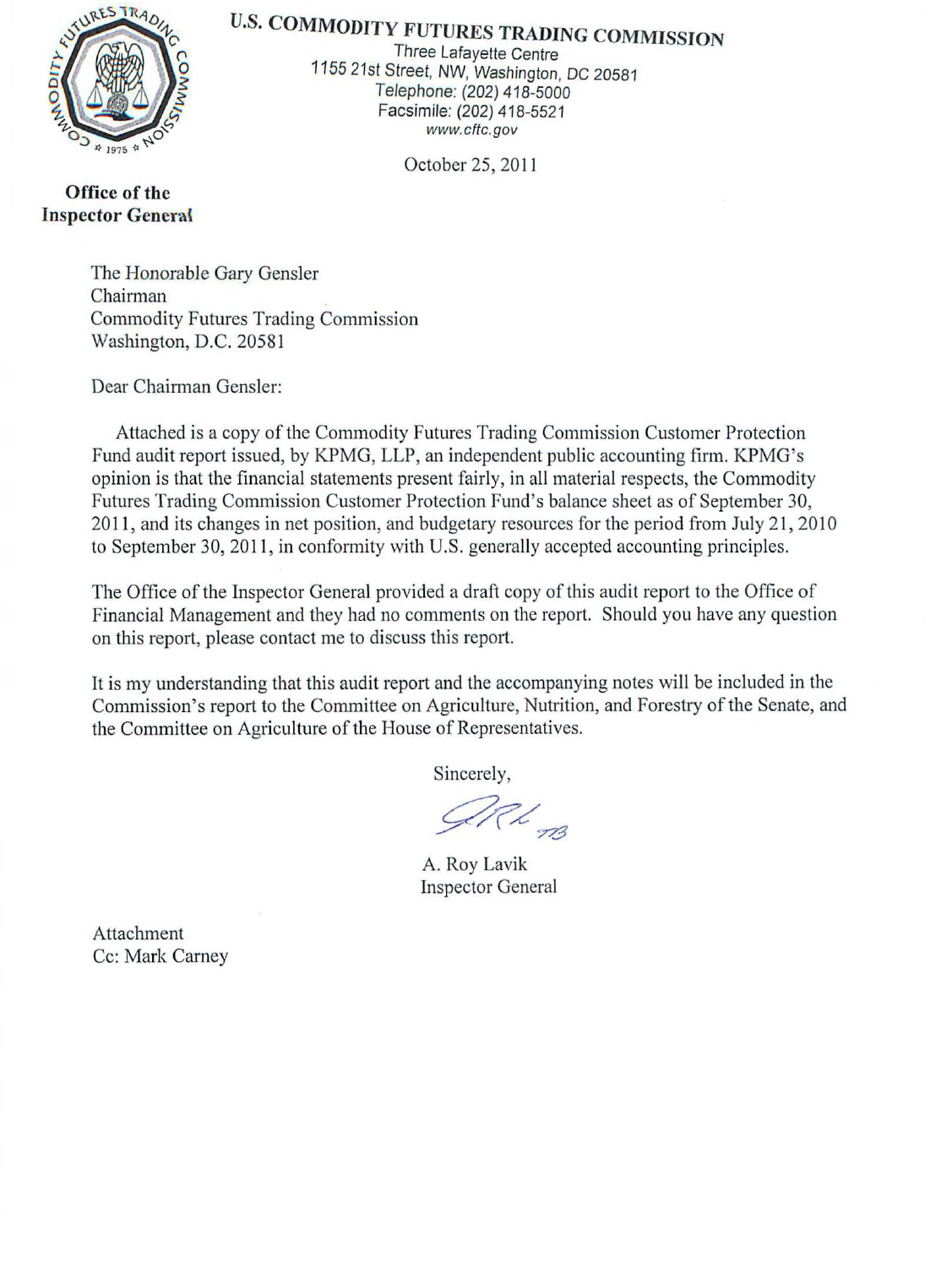

KPMG LLP 2001 M Street, NW Washington, DC 20036-3389

## Independent Auditors' Report

Chairman and Inspector General of the U.S. Commodity Futures Trading Commission:

We have audited the accompanying balance sheet of the Commodity Futures Trading Commission (CFTC) Customer Protection Fund (Fund) as of September 30, 2011, and the related statement of changes in net position, and statement of budgetary resources (hereinafter referred to as "financial statements") for the period from July 21, 2010 (inception) to September 30, 2011. The objective of our audit was to express an opinion on the fair presentation of these financial statements. In connection with our fiscal year 20 11 audit, we also considered the Fund's internal control over financial reporting and tested the Fund's compliance with certain provisions of applicable laws, regulations, and contracts that could have a direct and material effect on these financial statements.

### Summary

As stated in our opinion on the financial statements, we concluded that the Fund's financial statements as of September 30, 2011 and for the period from July 21, 2010 to September 30, 2011, are presented fairly, in all material respects, in conformity with U.S. generally accepted accounting principles.

The Dodd-Frank Wall Street Reform and Consumer Protection Act (the Act) was signed into law on July 21, 2010 and established the Commodity Futures Trading Commission Customer Protection Fund. The Act added Section 23, entitled "Commodity Whistleblower Incentives and Protection" to the Commodity Exchange Act. Section 23 requires the CFTC to establish a whistleblower award program pursuant to which eligible persons may receive award payments, under the regulations prescribed by the CFTC and subject to certain limitations, if they voluntarily provide original information to the CFTC that leads to successful enforcement by the CFTC, of a covered judicial or administrative action or a related action.

Our consideration of internal control over financial reporting was not designed to identify all deficiencies in internal control over financial reporting that might be deficiencies, significant deficiencies, or material weaknesses. We did not identify any deficiencies in internal control over financial reporting that we consider to be material weaknesses as defined in the Internal Control Over Financial Reporting section of this report.

The results of our tests of compliance with certain provisions of laws, regulations, and contracts disclosed no instances of noncompliance or other matters that are required to be reported under *Government Auditing Standards,* issued by the Comptroller General of the United States, and Office of Management and Budget (OMB) Bulletin No. 07-04, *Audit Requirements for Federal Financial Statements,* as amended.

The following sections discuss our opinion on the Fund's financial statements; our consideration of the Fund's internal control over financial reporting; our tests of the Fund's compliance with certain provisions of applicable laws, regulations, and contracts; and management's and our responsibilities.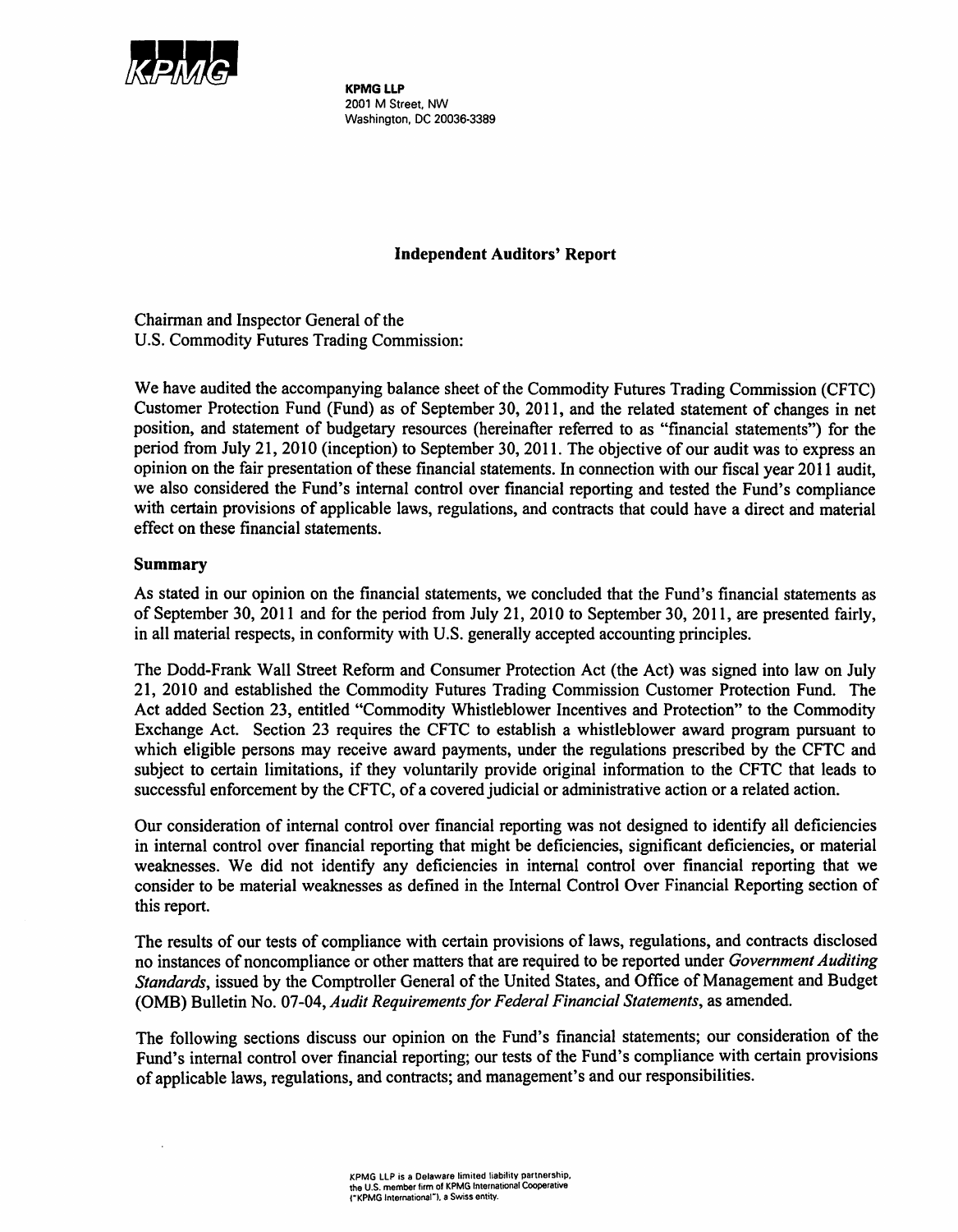

Commodity Futures Trading Commission Customer Protection Fund October 24, 2011 Page 2 of 4

### Opinion on the Financial Statements

We have audited the accompanying balance sheet of the Commodity Futures Trading Commission Customer Protection Fund as of September 30, 2011, and the related statement of changes in net position. and the statement of budgetary resources for the period from July 21, 2010 to September 30, 2011.

In our opinion, the financial statements referred to above present fairly, in all material respects, the financial position of the Commodity Futures Trading Commission Customer Protection Fund as of September 30, 2011, and its changes in net position, and budgetary resources for the period from July 21, 2010 to September 30, 2011, in conformity with U.S. generally accepted accounting principles.

The information in the Fund's Annual Report to Congress, and the supplementary schedule of Cash Flow Analysis is not a required part of the financial statements, but is supplementary information required by the Dodd-Frank Wall Street Reform and Consumer Protection Act. We have applied certain limited procedures, which consisted principally of inquiries of management regarding the methods of measurement and presentation of this information. However, we did not audit this information and, accordingly, we express no opinion on it.

The Act was signed into law on July 21, 2010 and established the Commodity Futures Trading Commission Customer Protection Fund. The Act added Section 23, entitled "Commodity Whistleblower Incentives and Protection" to the Commodity Exchange Act. Section 23 requires the CFTC to establish a whistleblower award program pursuant to which eligible persons may receive award payments, under the regulations prescribed by the CFTC and subject to certain limitations, if they voluntarily provide original information to the CFTC that leads to successful enforcement by the CFTC, of a covered judicial or administrative action or a related action.

Our audit was conducted for the purpose of forming an opinion on the financial statements taken as a whole.

### Internal Control Over Financial Reporting

A deficiency in internal control exists when the design or operation of a control does not allow management or employees, in the normal course of performing their assigned functions, to prevent, or detect and correct misstatements on a timely basis. A material weakness is a deficiency, or a combination of deficiencies, in internal control such that there is a reasonable possibility that a material misstatement of the entity's financial statements will not be prevented, or detected and corrected on a timely basis.

Our consideration of internal control over financial reporting was for the limited purpose described in the Responsibilities section of this report and was not designed to identify all deficiencies in internal control over financial reporting that might be deficiencies, significant deficiencies, or material weaknesses. In our fiscal year 2011 audit, we did not identify any deficiencies in internal control over financial reporting that we consider to be material weaknesses, as defined above.

#### Compliance and Other Matters

The results of certain of our tests of compliance as described in the Responsibilities section of this report, exclusive of those referred to in the *Federal Financial Management Improvement Act of 1996* (FFMIA), disclosed no instances of noncompliance or other matters that are required to be reported herein under *Government Auditing Standards* or OMB Bulletin No. 07-04.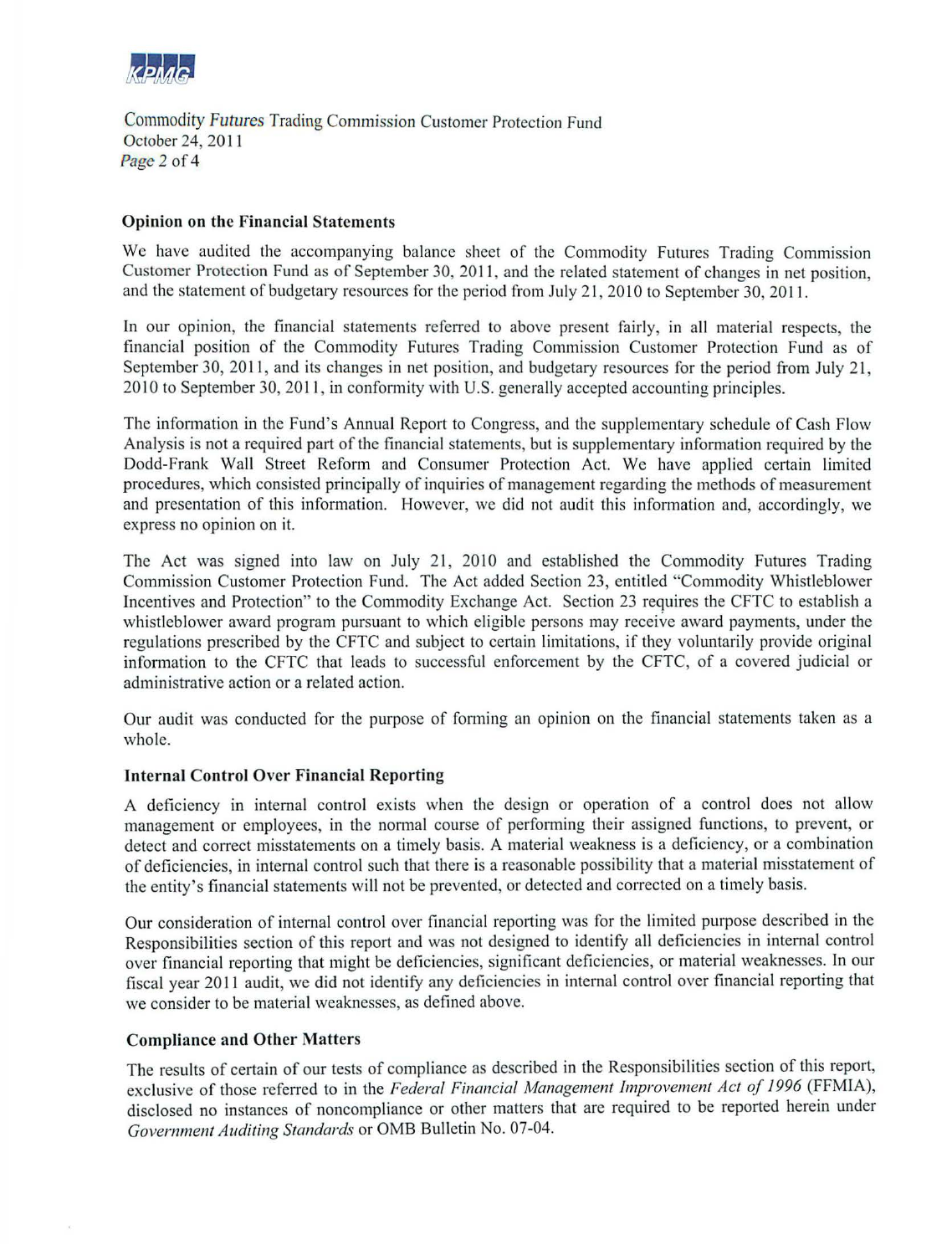

Commodity *Futures* Trading Commission Customer Protection Fund October 24, 201 1 Page 3 of 4

The results of our other tests of compliance as described in the Responsibilities section of this report, exclusive of those referred to in FFMIA, disclosed no instances of noncompliance or other matters that are required to be reported herein under *Government Auditing Standards* or OMB Bulletin No. 07-04.

The results of our tests of FFMIA disclosed no instances in which the Fund's financial management systems did not substantially comply with the (1) Federal financial management systems requirements, (2) applicable Federal accounting standards, and (3) the United States Government Standard General Ledger at the transaction level.

\*\*\*\*\*\*\*

### **Responsibilities**

**Management's Responsibilities.** Management is responsible for the financial statements; establishing and maintaining effective internal control; and complying with laws, regulations, and contracts applicable to the Fund.

Auditors' Responsibilities. Our responsibility is to express an opinion on the fiscal year 2011 financial statements of the Fund based on our audit. We conducted our audit in accordance with auditing standards generally accepted in the United States of America; the standards applicable to financial audits contained in *Government Auditing Standards,* issued by the Comptroller General of the United States; and OMB Bulletin No. 07-04. Those standards and OMB Bulletin No. 07-04 require that we plan and perform the audits to obtain reasonable assurance about whether the financial statements are free of material misstatement. An audit includes consideration of internal control over financial reporting as a basis for designing audit procedures that are appropriate in the circumstances, but not for the purpose of expressing an opinion on the effectiveness of the Fund's internal control over financial reporting. Accordingly, we express no such opinion.

An audit also includes:

- Examining, on a test basis, evidence supporting the amounts and disclosures in the financial statements;
- Assessing the accounting principles used and significant estimates made by management; and
- Evaluating the overall financial statement presentation.

We believe that our audit provides a reasonable basis for our opinion.

In planning and performing our audit as of September 30, 2011 and for the period from July 21, 2010 to September 30, 2011, we considered the Fund's internal control over financial reporting by obtaining an understanding of the Fund's internal control, determining whether internal controls had been placed in operation, assessing control risk, and performing tests of controls as a basis for designing our auditing procedures for the purpose of expressing our opinion on the financial statements, but not for the purpose of expressing an opinion on the effectiveness of the Fund's internal control over financial reporting. Accordingly, we do not express an opinion on the effectiveness of the Fund's internal control over financial reporting. We did not test all internal controls relevant to operating objectives as broadly defined by the *Federal Managers' Financial Integrity Act of 1982.*